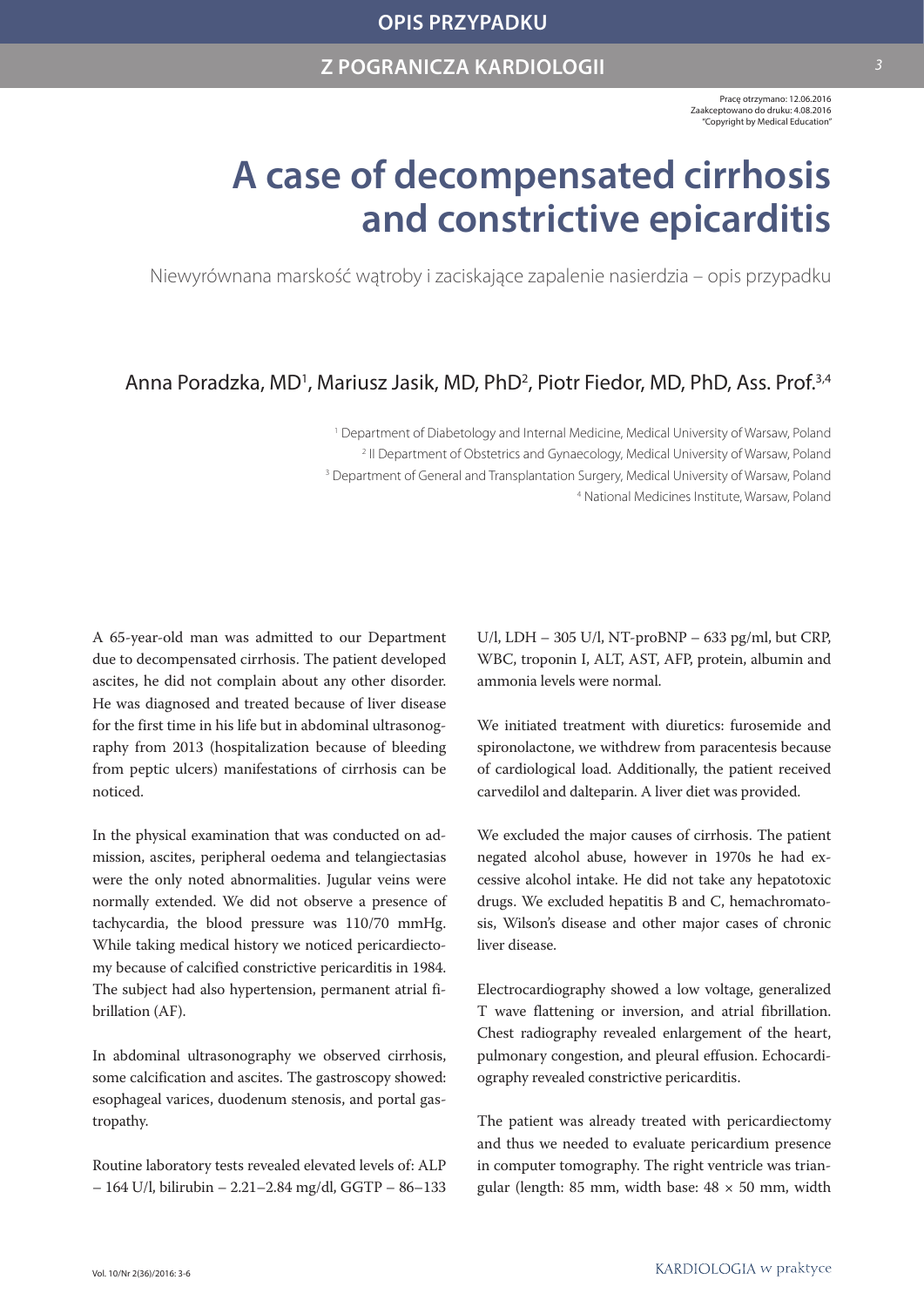centre:  $14 \times 15$  mm, width apex:  $21 \times 21$  mm), atrium (101  $\times$  78 mm), the pericardium was resected from the

**Figure 1a.** ECG. **Figure 1b.** ECG.  $\bar{\rm H}$  $t$   $t$   $t$ 50 mm/s = 10 mm/mV = 35Hz 50Hz 2015-07-08 09:51:

right site of heart. A lot of calcifications were noticed. Finally we diagnosed constrictive pericarditis (fig. 1–4)*.*



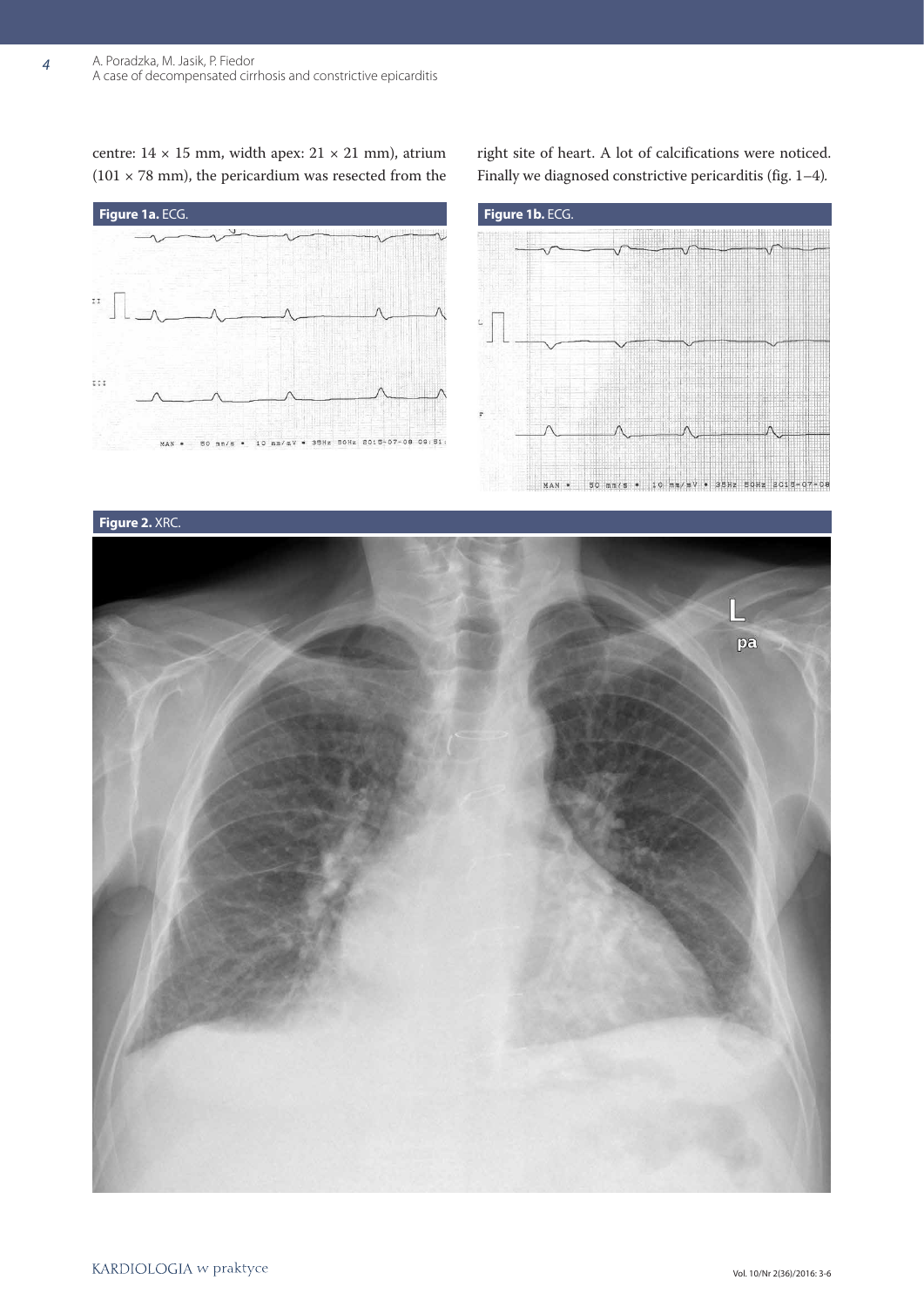

 $\circ$  5  $010$  $015$ 

The treatment was modified and intensified. Due to the diagnosis of AF, warfarin was also prescribed.

The patient was consulted with cardiac surgeon and cardiologist and disqualified from surgical treatment. The response following the medical treatment was quite positive, and the patient was discharged from the hospital in a good condition.

We report this case to show that it is important to establish the cardiological state of the patient with newly diagnosed liver disease, even if the subject does not have a wide range of symptoms of heart failure. The differential diagnosis of cirrhosis should always include also cardiological reasons because the further management and prognosis is largely dictated by the aetiology of disease. The damage of liver tissue can also modify pharmacokinetic of drugs, which influence their safety and effectiveness [1].

> Wkład autorów/Authors' contributions: Wszyscy autorzy w równym stopniu przyczynili się do powstania artykułu. Konflikt interesów/Conflict of interests: Nie występuję. Finansowanie/Financial support: Nie występuje. Etyka/Ethics: Treści przedstawione w artykule są zgodne z zasadami Deklaracji Helsińskiej, dyrektywami EU oraz ujednoliconymi wymaganiami dla czasopism biomedycznych.

#### **correspondence:**

**Mariusz Jasik, MD, PhD** II Department of Obstetrics and Gynaecology, Medical University of Warsaw 00-315 Warsaw, ul. Karowa 2 e-mail: mariusz.jasik@wum.edu.pl

#### **Streszczenie**

Przedstawiamy przypadek 63-letniego mężczyzny, który został przyjęty do naszej kliniki z powodu zdekompensowanej marskości wątroby. Wykluczyliśmy główne przyczyny tej choroby, aby wreszcie zdiagnozować zaciskające zapalenie nasierdzia.

Chcemy pokazać, jak istotne jest ustalenie stanu kardiologicznego pacjenta ze świeżo zdiagnozowaną chorobą wątroby, nawet jeśli nie obserwujemy u niego objawów niewydolności serca. Diagnostyka różnicowa marskości wątroby powinna zawsze uwzględniać także przyczyny kardiologiczne, ponieważ dalsze leczenie i rokowanie są znacząco zależne od etiologii choroby.

**Słowa kluczowe:** zapalenie nasierdzia, marskość wątroby, zaciskające zapalenie nasierdzia

### **Abstract**

We report a case of a 65-year-old man, who was admitted to our Department due to decompensated cirrhosis. We excluded the major causes of disease. Finally we diagnosed constrictive epicarditis.

We want to show that it is important to establish the cardiological state of the patient with newly diagnosed liver disease, even if the subject does not have a wide range of symptoms of heart failure. The differential diagnosis of